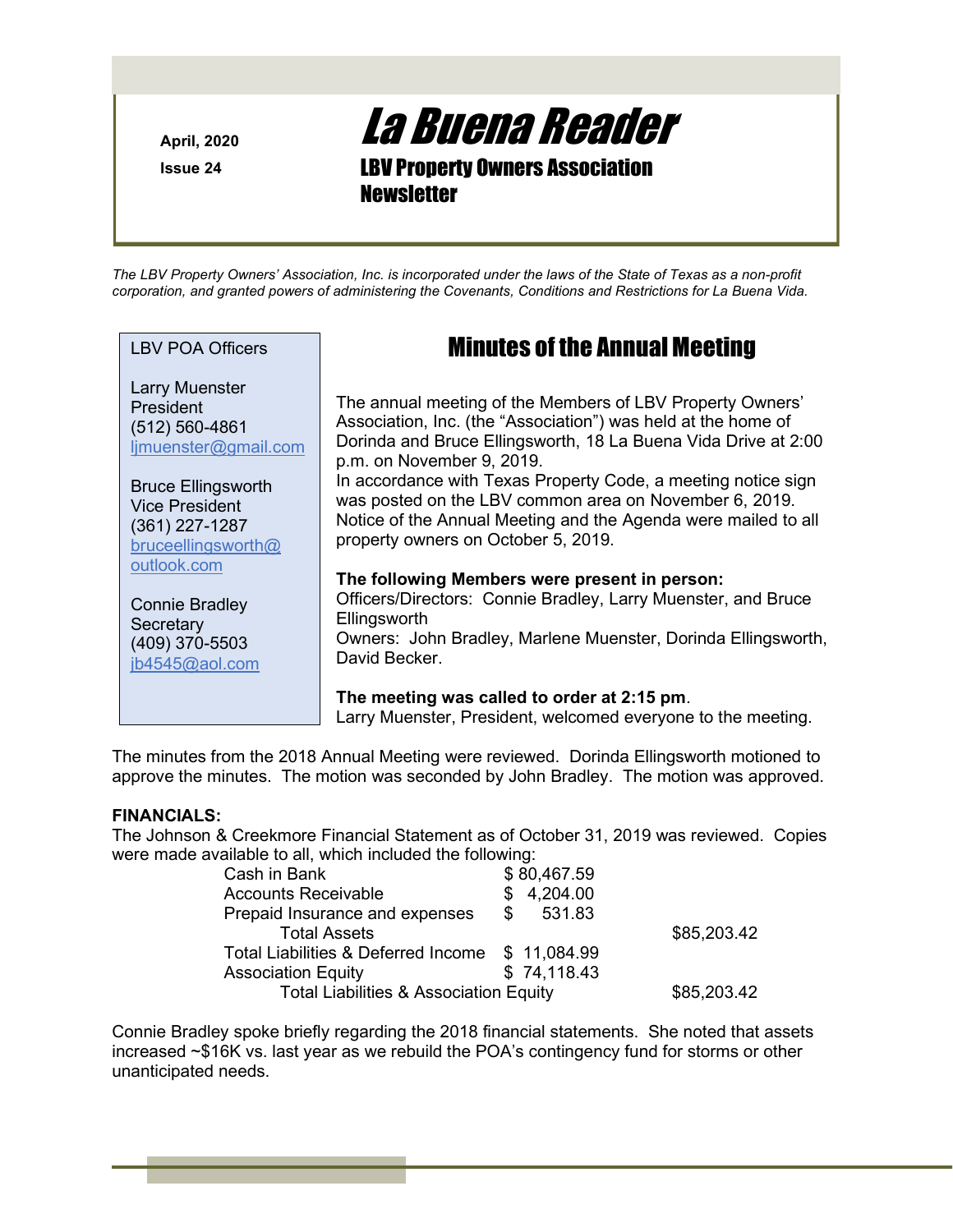# LBV POA Newsletter **EXAMPLE 2** Page 2

### Minutes of the Annual Meeting (Continued)

The 2019 Approved Budget was reviewed. The budget includes funding for ongoing operating and maintenance expenses.

Annual assessments will remain at \$1870 per lot for the 2019-2020 year.

### ARCHITECTURAL COMMITTEE REPORT:

The new house on the intracoastal is complete and the owners have moved in. Landscaping plans for the front yard are approved and are currently being installed. The committee continues to work with the owner on landscaping plans for the back yard.

One new residence is under construction on Lot 36. Preliminary plans have been approved and construction is underway. The committee will continue to approve additional construction details as they become available.

### MAINTENANCE COMMITTEE REPORT:

Six new queen palms were installed in the common areas. These plantings are part of the ongoing effort to keep our property beautiful.

Special thanks to Donna and Allen Samuels for working with Bloomers to upgrade the landscaping in the front entrance.

Extensive repairs to the sprinkler systems and electrical facilities were completed during the year. Marina upgrades are being considered in 2020.

#### OLD BUSINESS:

None

### ELECTION RESULTS:

Larry reported the results of the election of Directors. Larry verified that all ballots were returned to the Johnson and Creekmore accounting office, and were counted by the staff, and then personally delivered to the LBV Board for recording.

44 property owners were eligible to vote with 27 ballots returned by mail The following individuals were elected as Officers of the Association:

> Larry Muenster – President Bruce Ellingsworth – Vice President Connie Bradley - Secretary

### NEW BUSINESS/OWNER COMMENTS:

The meeting was adjourned at 3:05pm. Owners were invited to continue to visit, and enjoy the refreshments provided by Dorinda and Bruce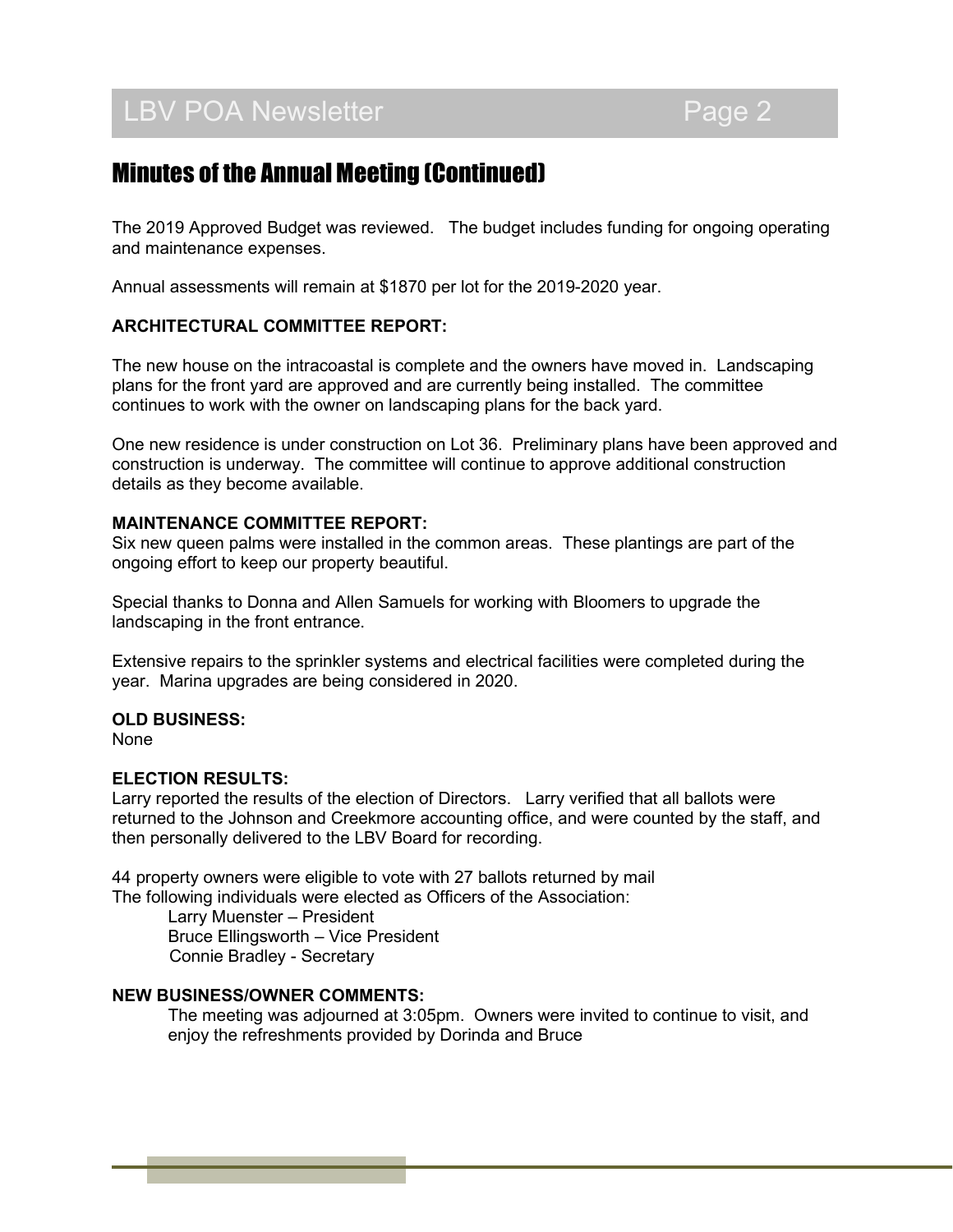# LBV POA Newsletter **Page 3**

**Architectural Committee** 

Bruce Ellingsworth **Chair** (361) 227-1287 bruceellingsworth@ outlook.com

John Bradley (713) 823-8833 jb4545@aol.com

Bob Opem (361) 790-0015 robertaopem@ yahoo.com

### Accounting/ **Administration**

Johnson & Creekmoore Certified Public **Accountants** 2611 Hwy 35 N Rockport, TX 78382

Phone (361) 729-0707

Fax (361) 729-9729

James Creekmoore james@ johnsoncreekmoore.com

Olympia Granados olympia@ johnsoncreekmoore.com

# 2020 Board of Directors Meeting Schedule

The Association Board meets on the second Wednesday of selected months. The meeting schedule for the remainder of 2020 is as follows:

 May 13 August 8 September 9 October 14 November (date TBD) – Annual Meeting

All meetings are held at the home of Larry Muenster – 46 La Buena Vida Drive.

Meetings are open to property owners of La Buena Vida, with the exception of executive sessions. The meetings typically start at 5:00 pm, and the agenda is available on our website www.lbv.com.

Please contact Connie Bradley if you need additional information.

### Annexation Update

In May of 2019, the City of Aransas Pass once again passed a resolution outlining plans to annex Aransas County canal communities, including La Buena Vida. As noted before, under the laws in place when this resolution was filed, Aransas Pass can annex our property if they follow the prescribed procedure.

However, with support from the non-profit organization Citizens for Responsible Annexation, area residents have argued that Aransas Pass has not been following the legally required procedure. The Aransas County District Attorney Kristen Barnebey agrees. In November 2019, Barnebey's office filed a "quo warranto proceeding" (lawsuit) against the city of Aransas Pass contending the city's 2019 annexation activities were illegal. The case is currently in the discovery phase and Barnebey's office is hopeful it will be successfully resolved by year end.

Rockport Terminals has been funding the legal costs. Due to the Covid19 pandemic and the resulting downturn in oil markets, they are no longer able to continue. Citizens for Responsible Annexation is reviewing projected future costs and seeking alternate funding sources.

 A new law was passed in Fall, 2019 prohibiting unwanted annexations. This law should provide protection in the future once the current case is resolved.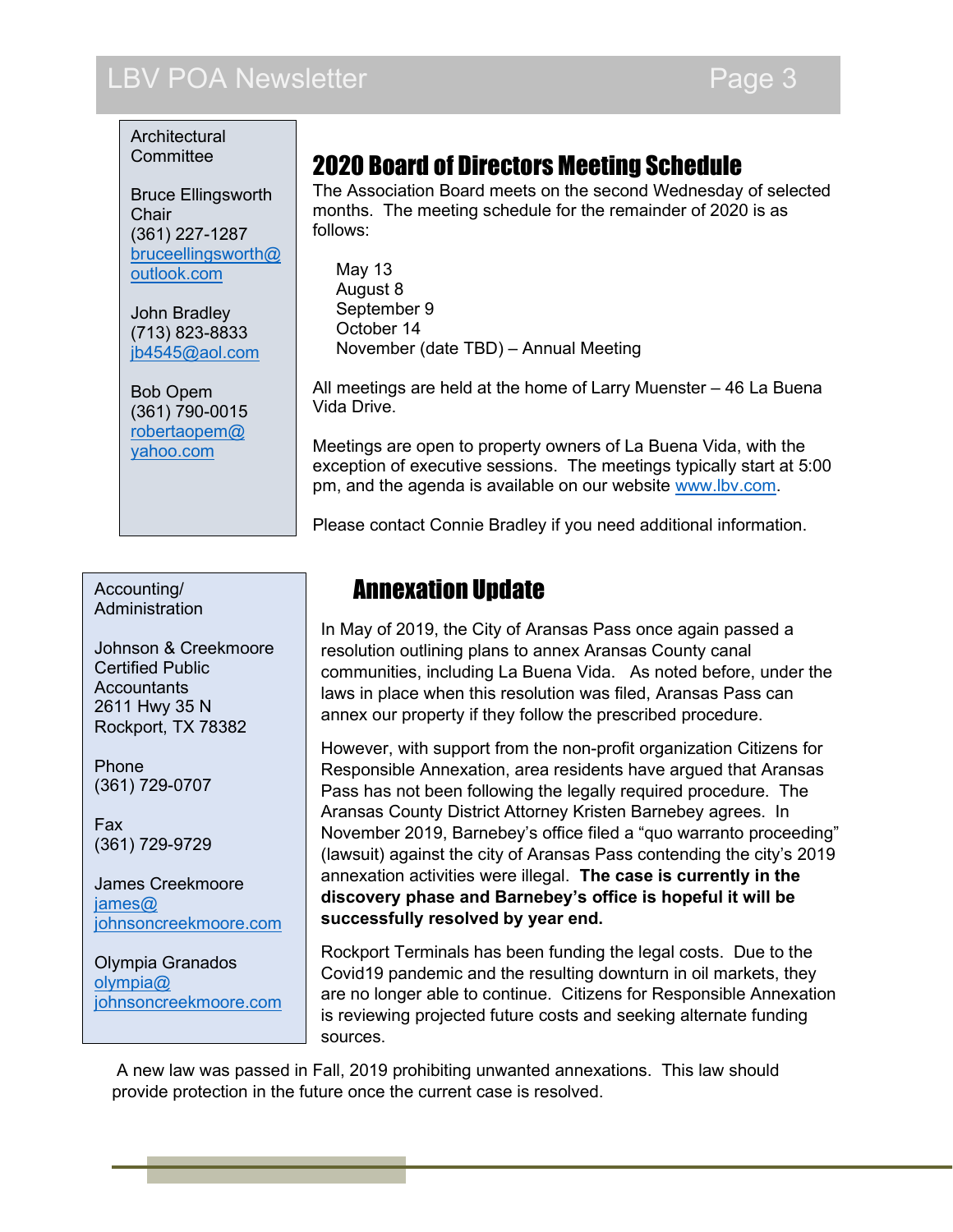# LBV POA Newsletter **Page 4**

# Keeping LBV Beautiful

 The landscaping around our entryway was completely redone this year. Special thanks to Donna and Allen Samuels for sponsoring this beautiful upgrade.





A bollard was installed at the entryway to protect the keypad from third party damage.

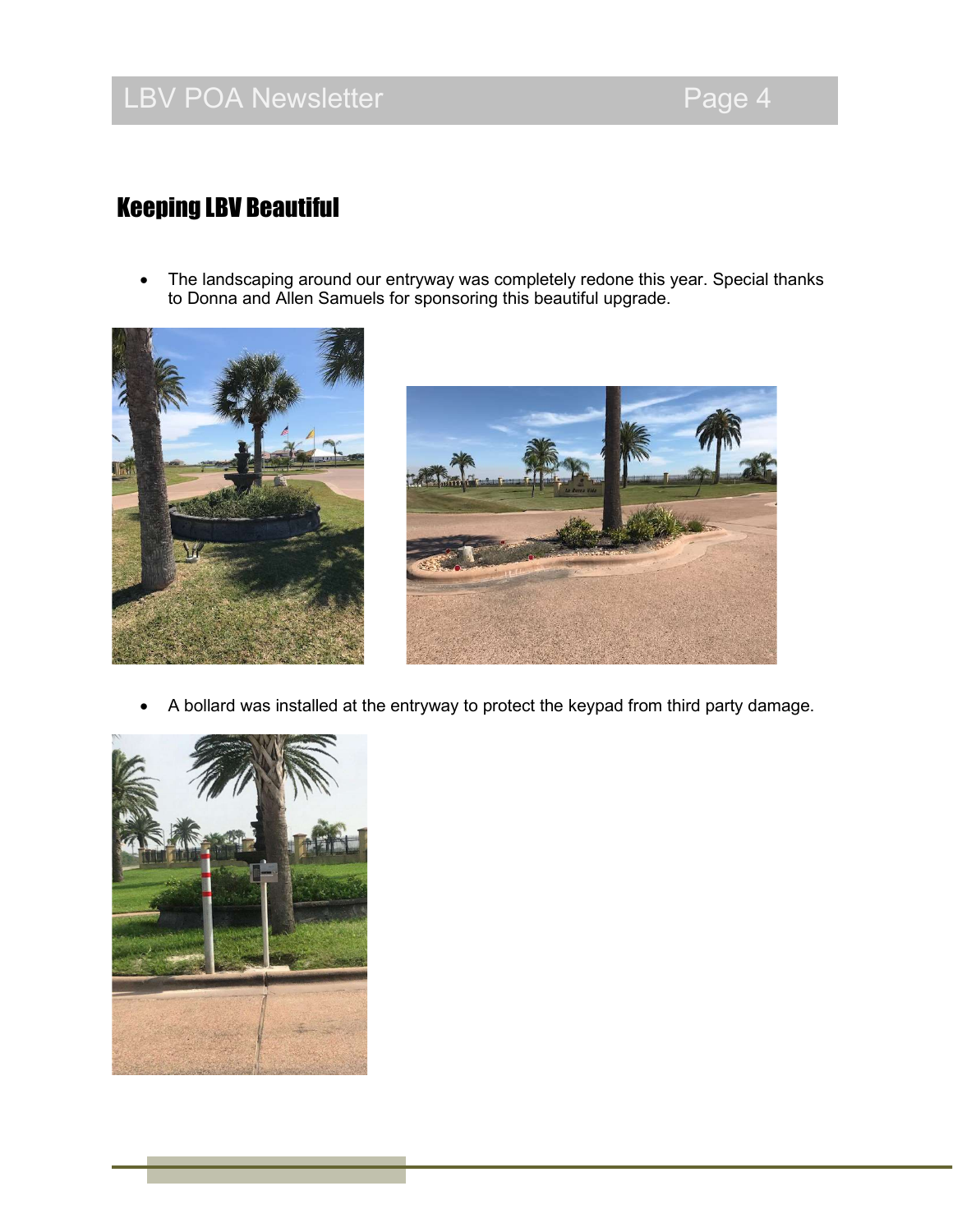# Keeping LBV Beautiful (Continued)



• John and Connie Bradley have leased a space for their Grady White off-shore fishing boat. Additional slips are available and can be customized to fit individual needs. Contact Larry Muenster for more information.



- LBV is pet friendly, but please remember the following rules:
	- $\circ$  Your pet must be on a leash when not in your own yard.
	- o Please pick up after your pet.